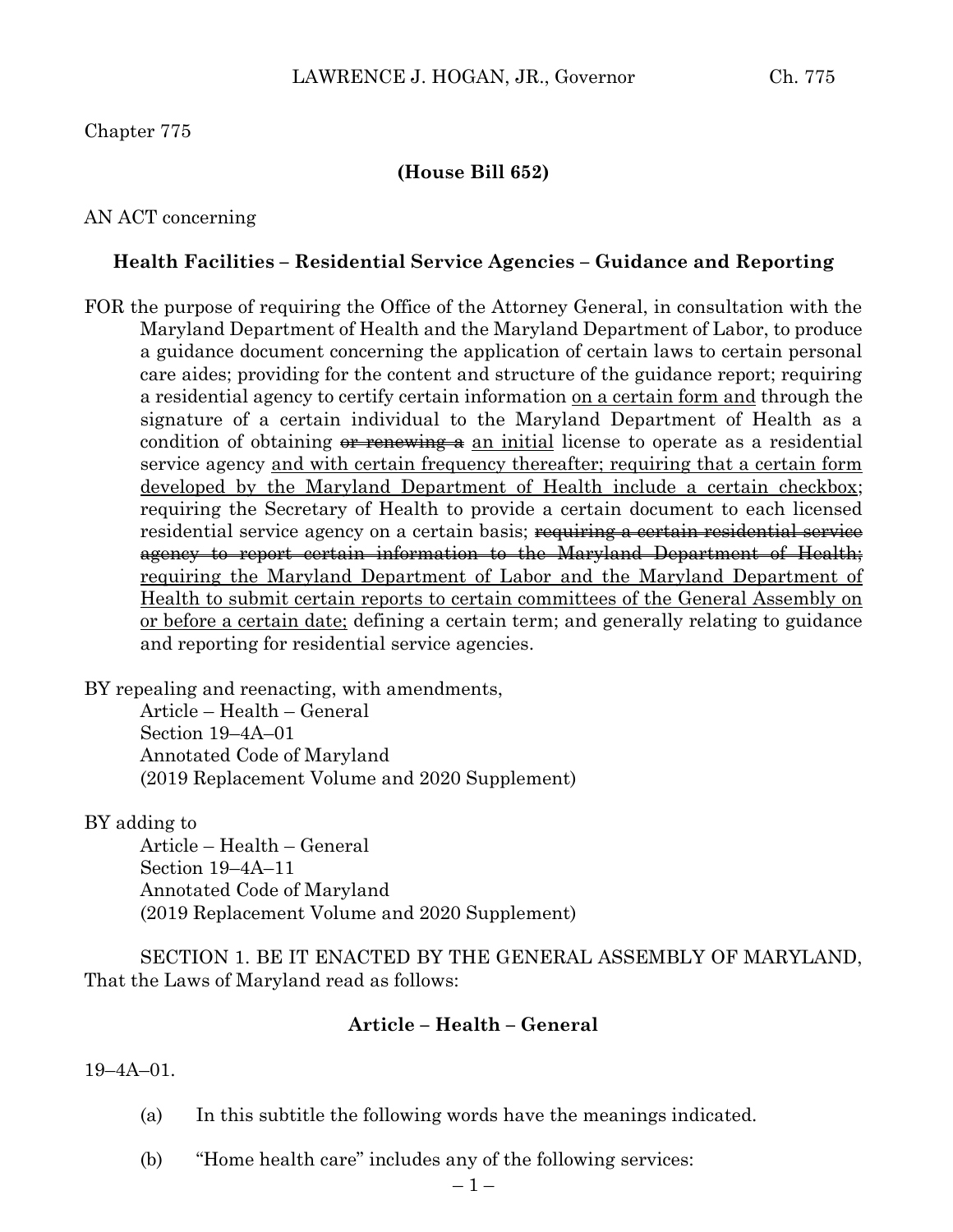- (1) Audiology and speech pathology;
- (2) Dietary and nutritional services;
- (3) Drug services;
- (4) Home health aid;
- (5) Laboratory;
- (6) Medical social services;
- (7) Nursing;
- (8) Occupational therapy;
- (9) Physical therapy;
- (10) Provision of invasive medical equipment; and
- (11) Home medical equipment services.

(c) "Home medical equipment services" means the delivery, installation, maintenance, or replacement of, or instruction in the use of, medical equipment used by a sick or disabled individual to allow the individual to be maintained in a noninstitutional environment.

(d) "Medical equipment" means technologically sophisticated medical devices including:

- (1) Oxygen and oxygen delivery systems;
- (2) Ventilators;
- (3) Respiratory disease management devices;
- (4) Electronic and computer driven wheelchairs and seating systems;
- (5) Apnea monitors;
- (6) Transcutaneous electrical nerve stimulator (T.E.N.S.) units;
- (7) Low air loss cutaneous pressure management devices;
- (8) Sequential compression devices;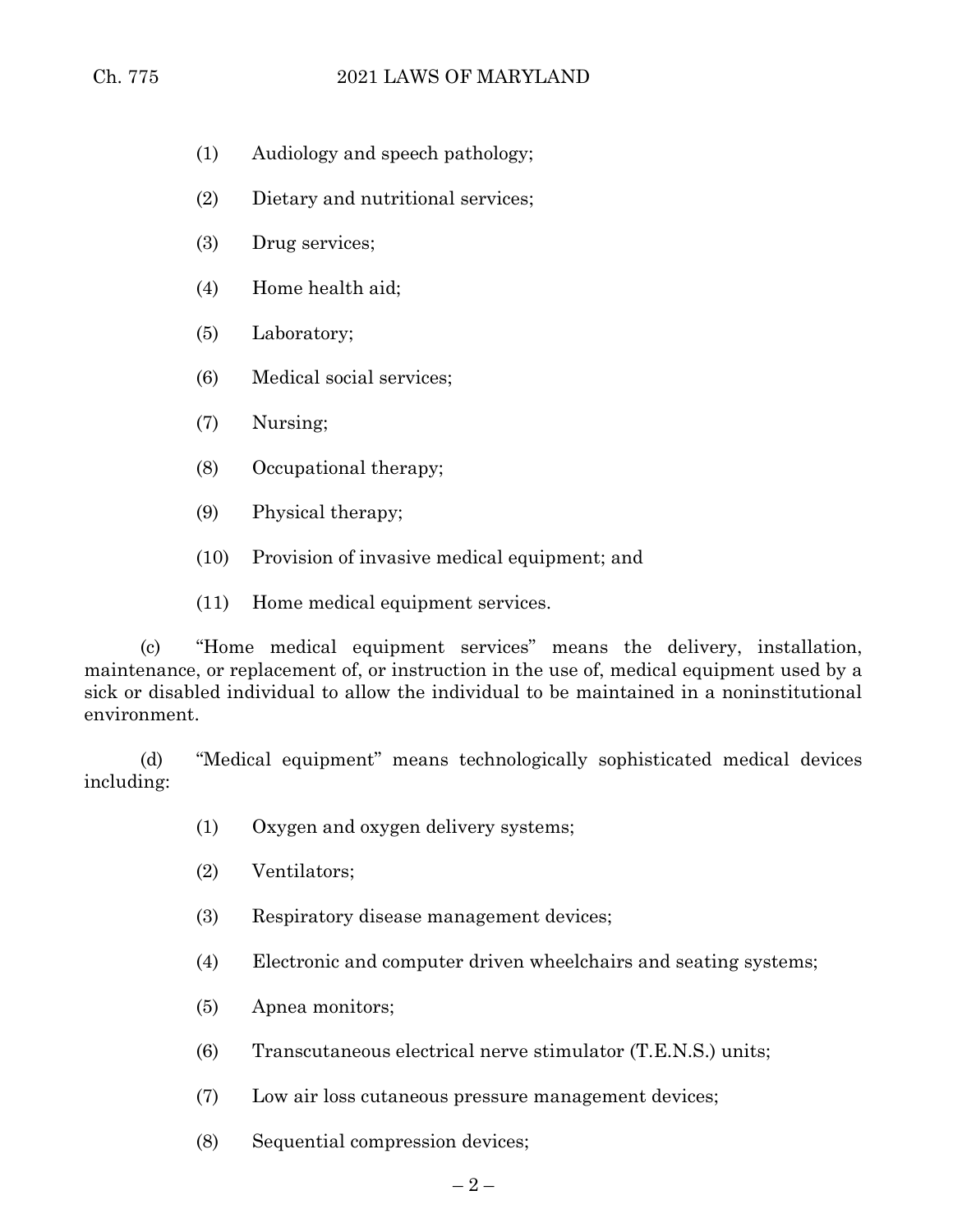(9) Neonatal home phototherapy devices;

(10) Feeding pumps; and

(11) Other similar equipment as defined in regulations established by the Secretary.

# (e) **"PERSONAL CARE AIDE" MEANS AN INDIVIDUAL WHO PROVIDES PERSONAL CARE AS DEFINED IN § 19–301 OF THIS TITLE.**

**(F)** (1) "Residential service agency" means any person that is engaged in a nongovernmental business of employing or contracting with individuals to provide home health care for compensation to an unrelated sick or disabled individual in the residence of that individual.

(2) "Residential service agency" includes any agency that employs or contracts with individuals directly for hire as home health care providers.

(3) "Residential service agency" does not include:

(i) A home health agency that is licensed under the provisions of Subtitle 4 of this title;

(ii) A person required to be licensed as a home health agency under the provisions of Subtitle 4 of this title;

(iii) A home–based hospice care program that is licensed under the provisions of Subtitle 9 of this title;

(iv) A hospital that is licensed under the provisions of Subtitle 3 of this title;

(v) A related institution that is licensed under the provisions of Subtitle 3 of this title;

(vi) Personal care providers under the Medical Assistance Personal Care Program;

(vii) Any person practicing a health occupation that the person is authorized to practice under the Health Occupations Article;

(viii) A nursing referral service agency that is licensed under Subtitle 4B of this title;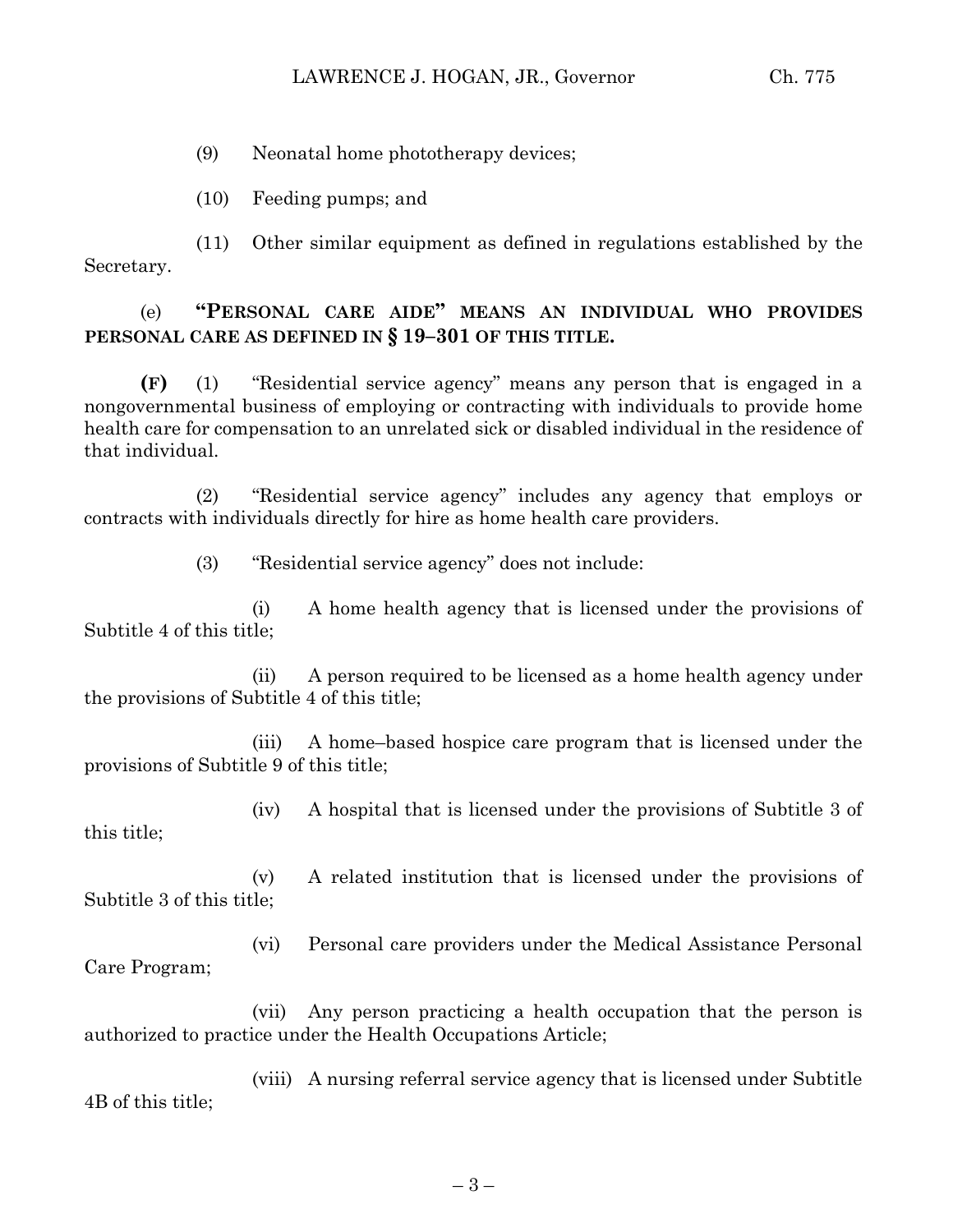(ix) A group of persons licensed under the same title of the Health Occupations Article practicing as a business; or

(x) Residential rehabilitation services providers approved under regulations adopted by the State mental health authority.

**19–4A–11.**

**(A) (1) ON OR BEFORE DECEMBER 30, 2021, THE OFFICE OF THE ATTORNEY GENERAL, IN CONSULTATION WITH THE DEPARTMENT AND THE MARYLAND DEPARTMENT OF LABOR, SHALL PRODUCE A GUIDANCE DOCUMENT CONCERNING THE APPLICATION OF EMPLOYEE PROTECTION LAWS IN THE LABOR AND EMPLOYMENT ARTICLE, TO THE EMPLOYMENT USE OF PERSONAL CARE AIDES EMPLOYED BY RESIDENTIAL SERVICE AGENCIES.**

**(2) THE GUIDANCE DOCUMENT REQUIRED UNDER PARAGRAPH (1) OF THIS SUBSECTION SHALL:**

**(I) DESCRIBE WITH SPECIFIC REFERENCE TO THE RESIDENTIAL SERVICE CARE INDUSTRY:**

**1. RELEVANT DEFINITIONS OF "EMPLOY", "EMPLOYEE", "EMPLOYER", AND "INDEPENDENT CONTRACTOR";**

**2. THE CONCEPT OF INDEPENDENT CONTRACTOR MISCLASSIFICATION AND THE POTENTIAL FOR LEGAL LIABILITY INCLUDING MONETARY DAMAGES FOR EMPLOYEES; AND**

**3. STEPS A RESIDENTIAL SERVICE AGENCY MAY TAKE TO ENSURE COMPLIANCE WITH THE LABOR AND EMPLOYMENT ARTICLE;**

**(II) BE THREE PAGES OR FEWER AND, TO THE EXTENT FEASIBLE, WRITTEN IN PLAIN LANGUAGE; AND**

**(III) BE REVISED AND UPDATED ON AN ANNUAL BASIS.**

**(B) (1) AS A CONDITION OF OBTAINING OR RENEWING A AN INITIAL LICENSE FROM THE DEPARTMENT TO OPERATE AS A RESIDENTIAL SERVICE AGENCY AND EVERY 3 YEARS THEREAFTER, A RESIDENTIAL SERVICE AGENCY SHALL CERTIFY TO THE DEPARTMENT, ON A FORM DEVELOPED BY THE DEPARTMENT AND THROUGH THE SIGNATURE OF AN INDIVIDUAL WITH AUTHORITY OVER THE RESIDENTIAL SERVICE AGENCY'S PAY OR EMPLOYMENT PRACTICES, THAT:**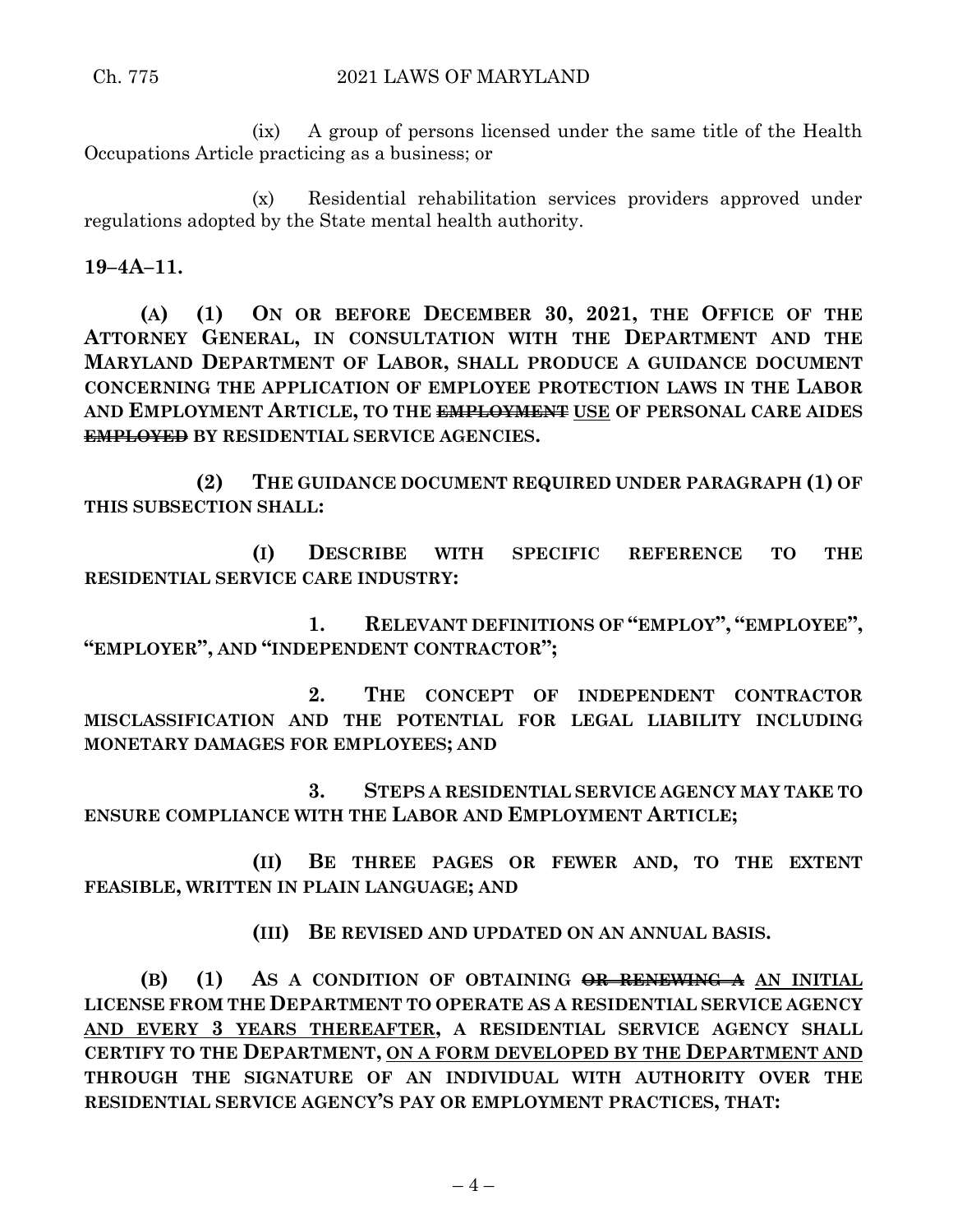**(I) THE INDIVIDUAL HAS READ AND UNDERSTOOD THE GUIDANCE DOCUMENT PRODUCED UNDER SUBSECTION (A) OF THIS SECTION; AND**

**(II) THE RESIDENTIAL SERVICE AGENCY WILL COMPLY WITH THE RELEVANT REQUIREMENTS OF THE LABOR AND EMPLOYMENT ARTICLE.**

**(2) ON AN ANNUAL BASIS, THE SECRETARY SHALL PROVIDE THE MOST CURRENT VERSION OF THE GUIDANCE DOCUMENT TO EACH LICENSED RESIDENTIAL SERVICE AGENCY.**

**(3) A FORM DEVELOPED BY THE DEPARTMENT FOR USE UNDER PARAGRAPH (1) OF THIS SUBSECTION SHALL INCLUDE A CHECKBOX BY WHICH A RESIDENTIAL SERVICE AGENCY THAT RECEIVES MEDICAID REIMBURSEMENT FOR THE PROVISION OF HOME CARE OR SIMILAR SERVICES BY A PERSONAL CARE AIDE SHALL INDICATE WHETHER THE RESIDENTIAL SERVICE AGENCY USES PERSONAL CARE AIDES DESIGNATED AS INDEPENDENT CONTRACTORS.**

**(C) EACH RESIDENTIAL SERVICE AGENCY RECEIVING MEDICAID REIMBURSEMENT FOR THE PROVISION OF HOME CARE OR SIMILAR SERVICES BY A PERSONAL CARE AIDE SHALL REPORT TO THE DEPARTMENT THE FOLLOWING:**

**(1) WHETHER THE RESIDENTIAL SERVICE AGENCY HAS CLASSIFIED THE PERSONAL CARE AIDE AS AN EMPLOYEE OR AS AN INDEPENDENT CONTRACTOR; AND**

# **(2) THE HOURLY PAY RATE OF THE PERSONAL CARE AIDE.**

SECTION 2. AND BE IT FURTHER ENACTED, That, on or before November 1, 2021, the following reports shall be submitted to the Senate Finance Committee and the House Health and Government Operations Committee, in accordance with § 2–1257 of the State Government Article:

(1) The Maryland Department of Labor shall report on the strategies undertaken by the Commissioner of Labor and Industry to educate residential service agencies, as well as workers, on understanding the laws governing the classification of independent contractors and employees, including the different tests used by State agencies in determining whether a worker is an independent contractor or an employee; and

(2) The Maryland Department of Health shall report on the steps taken to bring the rates for personal care aides in–line with the cost of delivering services as shown inadequate in the report issued by the Maryland Department of Health in accordance with Chapter 798 of 2018 and on turnover of personal care aides under the Maryland Medical Assistance Program.